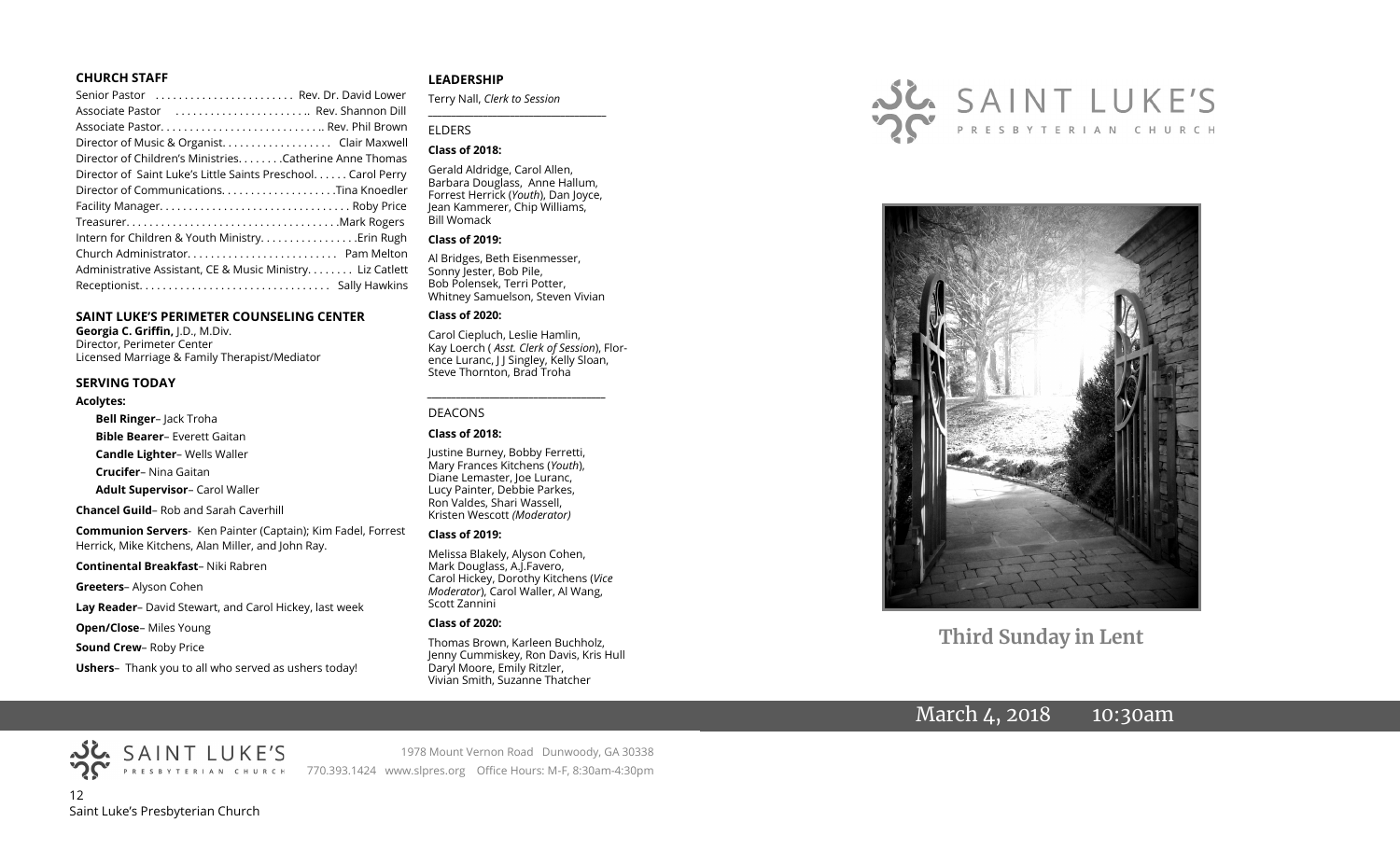

1978 Mount Vernon Road • Dunwoody, Georgia 30338 770.393.1424 • www.slpres.org

# **March 4, 2018**

Third Sunday in Lent

#### **Liturgical Color:** White

*Liturgical colors can orient us to the season of the church year and help to engage the sense of sight in worship. White is utilized for special days such as Communion Sundays.* 

# **SUNDAY SCHEDULE**

8:30am Chapel Communion Service 9:30am Sunday School 10:30am Sanctuary Worship Service *Nursery available at all services and Sunday School.* 

# MISSION

Responding to God's call and empowered by the Holy Spirit, we invite all to join us in knowing, serving, and sharing Jesus Christ here and around the world.

# VISION

To be a beacon of faith, hope, and love– every member an active disciple in Christ's ministry.

# **WELCOME, GUESTS!**

We are delighted you are worshipping with us.

**DURING** the Welcome, please print the requested information on the Friendship Pad and pass the Friendship Pad down the pew.

**AFTER** the worship service, please join us outside the Sanctuary where our Pastors or a church officer will be available to answer questions and provide you with a loaf of freshly-baked bread.

**FOR MORE** information about our programs, ministries or membership, please contact one of our Pastors at 770.393.1424, or visit our website: slpres.org.

 $\mathcal{D}_{\mathrm{r}}$ 

thistext

# **THAT ALL MAY WORSHIP**

**ASSISTIVE** A hearing loop is accessible by switching hearing aids to T-coil. Also, large print hymnals and back cushions are available. Please contact an usher for further assistance.

**CHILDREN** are a precious part of our church family, and we welcome them in worship. Worship notebooks and tactile activities are available on the back ledges of the sanctuary for preschool and elementary ages. Each week, children are invited to walk up for an age-appropriate message during "Tell Us Our Story." After that time, they may remain in worship, go to Faithful Friends (K-2nd) or go to child care (PreK and younger).

**LENTEN JOURNAL/STUDY** — To access the Lenten Journal/Study please go to this link: http://tinyurl.com/slpclent2018.Everyone can sign up to receive daily videos - sign up here: [http://meetingjesusinjohn.org.](http://meetingjesusinjohn.org/) Hard copies of the journal/study are available in the church lobby and office.

**IOH VOLUNTEERS NEEDED** — Interfaith Outreach Home (IOH) provides transitional housing for homeless families. On the third Thursday of each month, when the adults have life skills training, Saint Luke's provides and delivers a meal which feeds about 10 adults and 15 children. Meal expenses are reimbursable by Saint Luke's. Volunteers are needed for the following Thursday: May 17. Please sign up in the church lobby or contact Al Bridges at [bridgtr@aol.com](mailto:bridgtr@aol.com) or 770.394.6581 to reserve your spot.

**FAMILY PROMISE** - Family Promise will be gearing up for the week of March 18 when our guests arrive to begin their stay with us. Thanks to our Saint Luke's family for your generosity of time and spirit! Here is the link to sign up: [https://tinyurl.com/FPSLPC23.](https://tinyurl.com/FPSLPC23) Thank you.

#### **MARRIAGE ENRICHMENT GROUP (MEG) —**

Please join in the MEG group, this Sunday, March 4 in Room 203 at 5pm. The goal is to enrich our marriages by intentionally spending time together as a couple, away from the many distractions of our busy lives. If you want more information, please call either Kimey or Mark Reed.(Kimey 404.441.8614 or Mark 404.441.7410)

**THORNWELL** — Join us June 7-9 for the Thornwell Mission Trip. This trip is perfect for any age. Email Christine Crutchfield with any questions, gafrog01@hotmail.com.

#### **FROM THE GROUND UP, A DREAM**

**FULFILLED** — Be a part of doing something really good right here in Atlanta. Join in the fun of helping Ms. Lisa Reyes and her daughter, Alexandria, build their Habitat house at 1484 Akridge Street NW. The fun begins on March 10 and continues for seven more days through April 28, skipping March 31. All workdays are Saturdays except for April 26, which is a Thursday. Invite your friends to join you! For Lisa, building her house will be a dream fulfilled, from the ground up!

The first workday, all volunteers meet at the Atlanta Habitat Warehouse at 824 Memorial Drive SE where they will enjoy a delicious breakfast. **Please note, the Men's Breakfast crew will meet here with the Habitat group on March 10.**

We will have the usual car pool arrangement. If you need a ride or are willing to drive, meet at the church parking lot (Manhasset Street) in time for a 7am departure each workday. Register on the internet at the Atlanta Habitat Volunteer Hub Site using the following link. Please sign up a week prior to the day you plan to work:

www.stlukes.atlantahabitat.volunteerhub.com

Questions? Contact any one of the members of Saint Luke's Habitat Leadership Team or email Daryl at ddmore@yahoo.com.

**KUDOS** — Another successful electronics recycling event has come and gone. At times the event appeared "iffy" with weather conditions threatening. Thank you to those who helped keep it "afloat": Al Bridges, Ron Davis, Val DeFriece, Ted Guerrant, Shawn Hamlin, Carol Hickey, Diane Markel, Rob Price, Dave Tharp, and Bill Womack.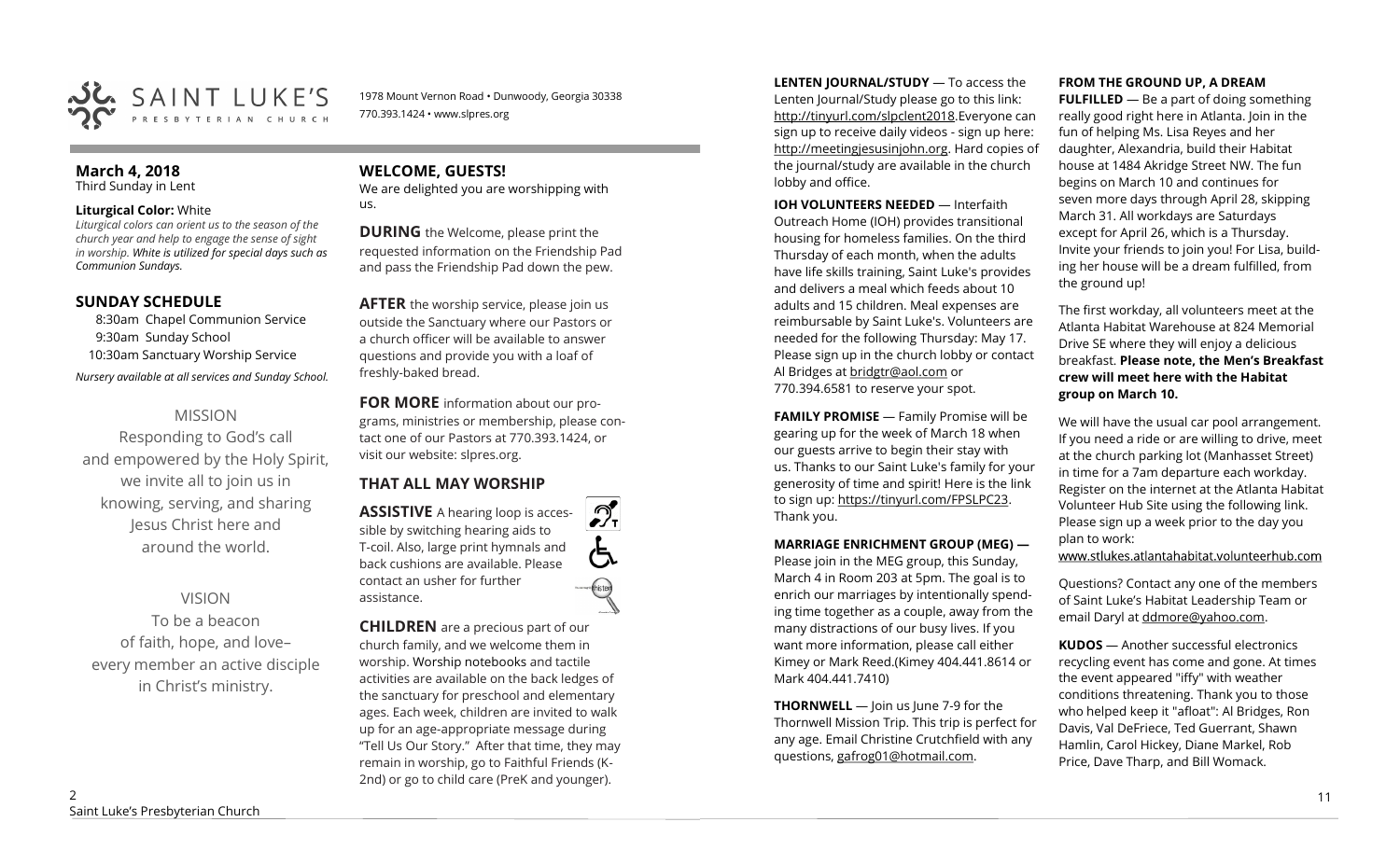# YOUTH MINISTRY

**Phil Brown philbrown@slpres.org / 770.393.1424 ext. 238**   $\_$  ,  $\_$  ,  $\_$  ,  $\_$  ,  $\_$  ,  $\_$  ,  $\_$  ,  $\_$  ,  $\_$  ,  $\_$  ,  $\_$  ,  $\_$  ,  $\_$  ,  $\_$  ,  $\_$  ,  $\_$  ,  $\_$  ,  $\_$  ,  $\_$ 

## **HERE'S WHAT'S COMING UP IN YOUTH MINISTRY:**

#### **TODAY, MARCH 4**

Sunday school at 9:30am-10:15am in Youth room.

Youth groups meet tonight for science and faith, experiments and discussion. Middle School, 5pm at the church. High school meets at 7pm at the home of Sargent/Hurst.

#### **HIGH SCHOOL RETREAT, MARCH 16-18**

Registration is open, register under Youth Ministry on the website. We will need adults. Cost is \$120 per youth/ free for adults. The cost includes transportation, meals (except for lunch on the way home), lodging, high ropes course, and programming. Registrations due March 1. Payments and paperwork-March 10. We will leave Saint Luke's at 6pm on Friday and return mid-afternoon on Sunday.

## **SIX FLAGS**

Sunday, March 25. Registration will be up next week.

# MUSIC MINISTRY

**Clair Maxwell clairmaxwell@slpres.org / 770.393.1424 ext. 227**   $\_$  , and the set of the set of the set of the set of the set of the set of the set of the set of the set of the set of the set of the set of the set of the set of the set of the set of the set of the set of the set of th

#### **CHOIR REHEARSALS ON WEDNESDAYS**

5:00-5:45pm Cherub Choir, Ages 4-5, *Yvonne Miller, Director*  5:00-5:45pm Westminster Choir, Grades 1-5, *Clair Maxwell, Director*  6:30-7:20pm Festival Ringers, Youth & Adults, *Clair Maxwell, Director*  7:30-9:00pm Chancel Choir, Youth & Adults, *Clair Maxwell, Director* 

## **CHASTAIN AT SAINT LUKE'S**

Save the date, Sunday, April 22 at 6:30pm. Performing slots are open. Contact Clair Maxwell with your interest in participating. clairmaxwell@slpres.org.

#### **WELCOME AND THANK YOU**

We are grateful for the musicianship and worship leadership of our Chancel Choir section leaders: Taylor Link, Thomas McKean, James Ranson, and Brenda Turner. A generous contribution from an anonymous donor has allowed us to enhance our worship life in this new and exciting way. Please extend a warm Saint Luke's welcome to these singers as we worship together!

# **In Preparation for Worship**

"No one cares how much you know, until they know how much you care."

*~Theodore Roosevelt*

## **Gathering Prayer**

**Prelude** Me All Believe in One True God *Johann Pachelbel* Johann Pachelbel

**Chiming of the Hour**

# **Welcome and Announcements**

*If you are new to Saint Luke's today, welcome, we are so glad you are here! We have a gift of fresh bread we would love to give to you as a token of our gratitude. Please introduce yourself after worship to receive your welcome gift.*

*Please take the time now to fill out the Friendship Pads situated at the end of each pew. Write down your names and pass the pad down the pew, so that you may greet your pew neighbors by name and that we may know you are here.*

# **Call to Worship\***

Leader: We come as we are, from places far and wide, to worship;

**People: we come to give praise to God for the gifts of new life and hope!**

- Leader: We come from places that have seen better days;
- **People: we come to celebrate this day that the Lord has made, full of possibilities.**
- Leader: We come to worship seeking truth and hope,
- **People: the Holy Spirit breathes new life upon us, speaking in word and sacrament, and building us up for the coming of the holy kingdom.**

**Opening Hymn #353\*** My Hope Is Built on Nothing Less *SOLID ROCK*

# **Call to Confession\***

Leader: The Lord be with you. **People: And also with you.** Leader: Let us pray.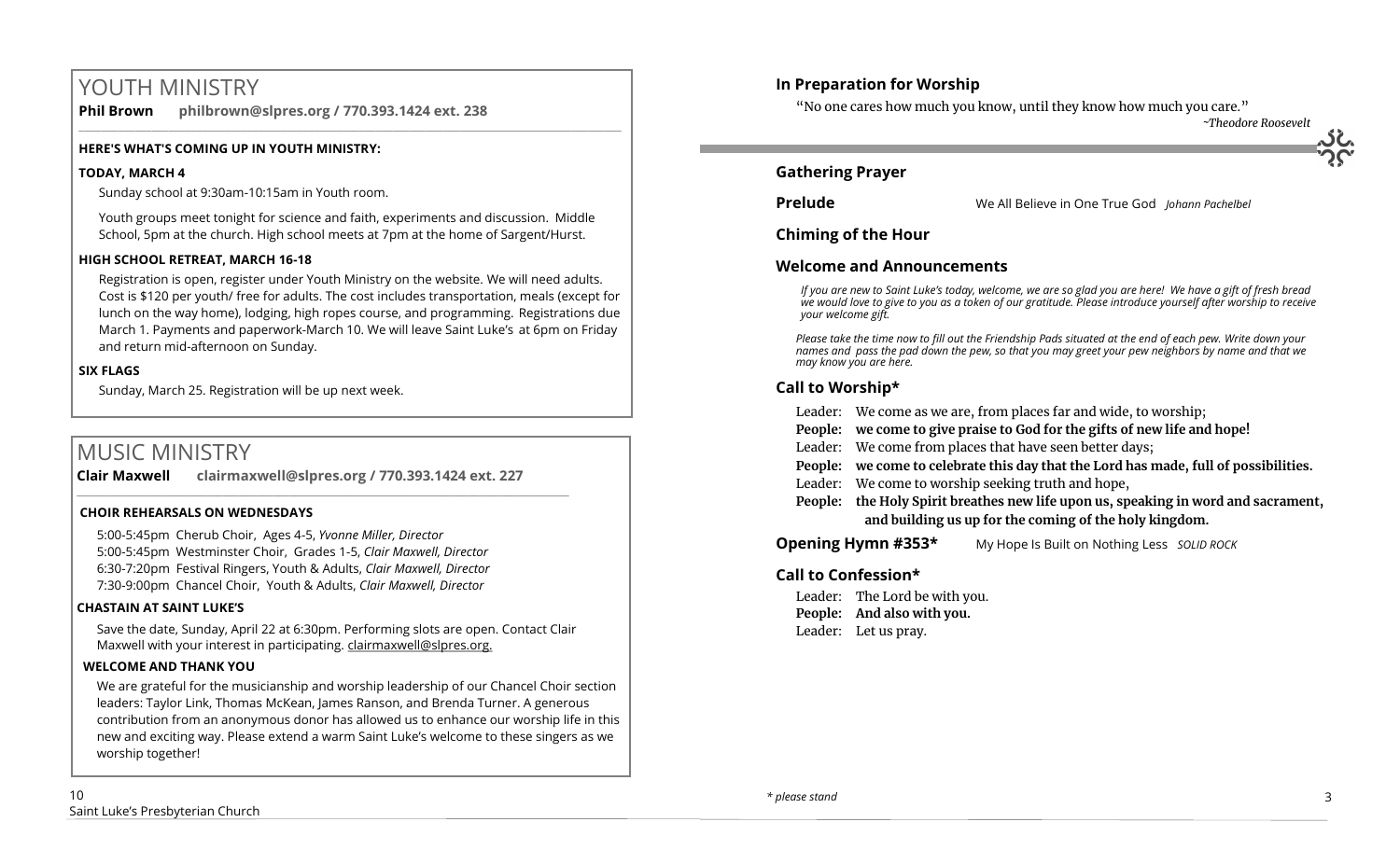## **Prayer of Confession\***

**O Lord, if you held our sin against us, who could live, who could stand? We seem to have more faith in death than hope in your promise of new life. We seek peace through fighting, and abandon the vulnerable we do not see. And yet you love and seek us. Help us seek and find you, so that our hearts can be changed, and we can live new lives in the way of Jesus. Hear also the personal confessions on our hearts...***(Silence is kept for personal reflection.)*

Leader: Lord, in your mercy. **People: Hear our prayer. Amen.**

#### **Assurance of Forgiveness\***

**Song of Praise #468\*** In My Life *LORD, BE GLORIFIED*

**In my life, Lord, be glorified; be glorified.**

**In my life, Lord, be glorified today.**

# **Passing of the Peace of Christ\***

Leader: May the peace of Christ be with you. **People: And also with you.**

# **Prayer for Illumination David Stewart David Stewart**

#### **Scripture Lesson** John 11:32-44, *page 99 of the New Testament*

Leader: The Word of the Lord. **People: Thanks be to God.**

**Tell Us Our Story Catherine Anne Thomas Catherine Anne Thomas** 

*Children ages 3 and under will be welcomed in our child care rooms (114, 117, 120). Faithful Friends (PreK, K, 1st) are encouraged to remain in worship today to experience communion and explore the additional worship materials in their notebooks and on the back window ledges of the sanctuary. Our Faithful Friends class will return next week.*

# ADULT MINISTRY

**Shannon Dill shannondill@slpres.org / 770.393.1424 ext. 229**   $\_$  ,  $\_$  ,  $\_$  ,  $\_$  ,  $\_$  ,  $\_$  ,  $\_$  ,  $\_$  ,  $\_$  ,  $\_$  ,  $\_$  ,  $\_$  ,  $\_$  ,  $\_$  ,  $\_$  ,  $\_$  ,  $\_$  ,  $\_$  ,  $\_$  ,  $\_$ 

#### **ADULT SUNDAY SCHOOL**

Individual classes have begun. Please see the website for a full description of each class. (http://slpres.org/program-ministries/adult-ministry/sunday-school)

Faith Foundations: Room 232 Seasons of the Spirit: Room 231/233

House to House: Room 203 Soul Food: Room 234/236

#### **FRIDAY MORNING MEN'S BIBLE STUDY**

Fellowship and Bible study every Friday from 6:40-8am in the Parlor with Dan Joyce.

#### **BIBLE STUDY: "WAYFARERS"**

Come join David, Shannon or Phil as this week's preacher leads a study of the scripture for the upcoming Sunday's worship. Meet on Wednesdays at 10am in the church library.

#### **MARK YOUR CALENDARS**

Faith and Parenting Potluck will be Sunday, March 11 at 5:15pm. Tavern Talks will be Monday, March 19 at the Dunwoody Tavern, 8pm.

# S P L A S H ! CHILDREN'S MINISTRIES

**Catherine Anne Thomas cathomas@slpres.org / 770.393.1424 ext. 228 \_\_\_\_\_\_\_\_\_\_\_\_\_\_\_\_\_\_\_\_\_\_\_\_\_\_\_\_\_\_\_\_\_\_\_\_\_\_\_\_\_\_\_\_\_\_\_\_\_\_\_\_\_\_\_\_\_\_\_\_\_\_\_\_\_\_\_\_\_\_\_\_\_\_\_\_\_\_\_\_\_\_\_\_\_\_\_\_\_\_\_\_\_\_\_\_\_\_\_\_\_\_\_\_\_\_** 

## **FEAST VARIETY SHOW**

Wednesday, March 7 at 6:30pm on the Great Hall stage. All acts and all ages are welcome! Sign up on the poster in the lobby.

## **SHIPWRECKED!**

Shipwrecked VBS registration is live! Get ready for an adventure to an uncharted 'island" experience where kids are anchored in the truth that Jesus helps them in many ways to weather life's storms. Here are the links for registration.

3's through 3rd Grade: https://tinyurl.com/slpcvbs2018-1 4th and 5th Grade: https://tinyurl.com/slpcvbs2018-2

## **VBS VOLUNTEERS (A.K.A. CREW MEMBERS)**

Our castaways will need many crew members to guide their journey. Here are the links to sign up and get ready to set sail!

9

Adult "Crew Members": https://tinyurl.com/slpcvolvbs2018 Youth "Crew Members": https://tinyurl.com/slpcyouthvbs2018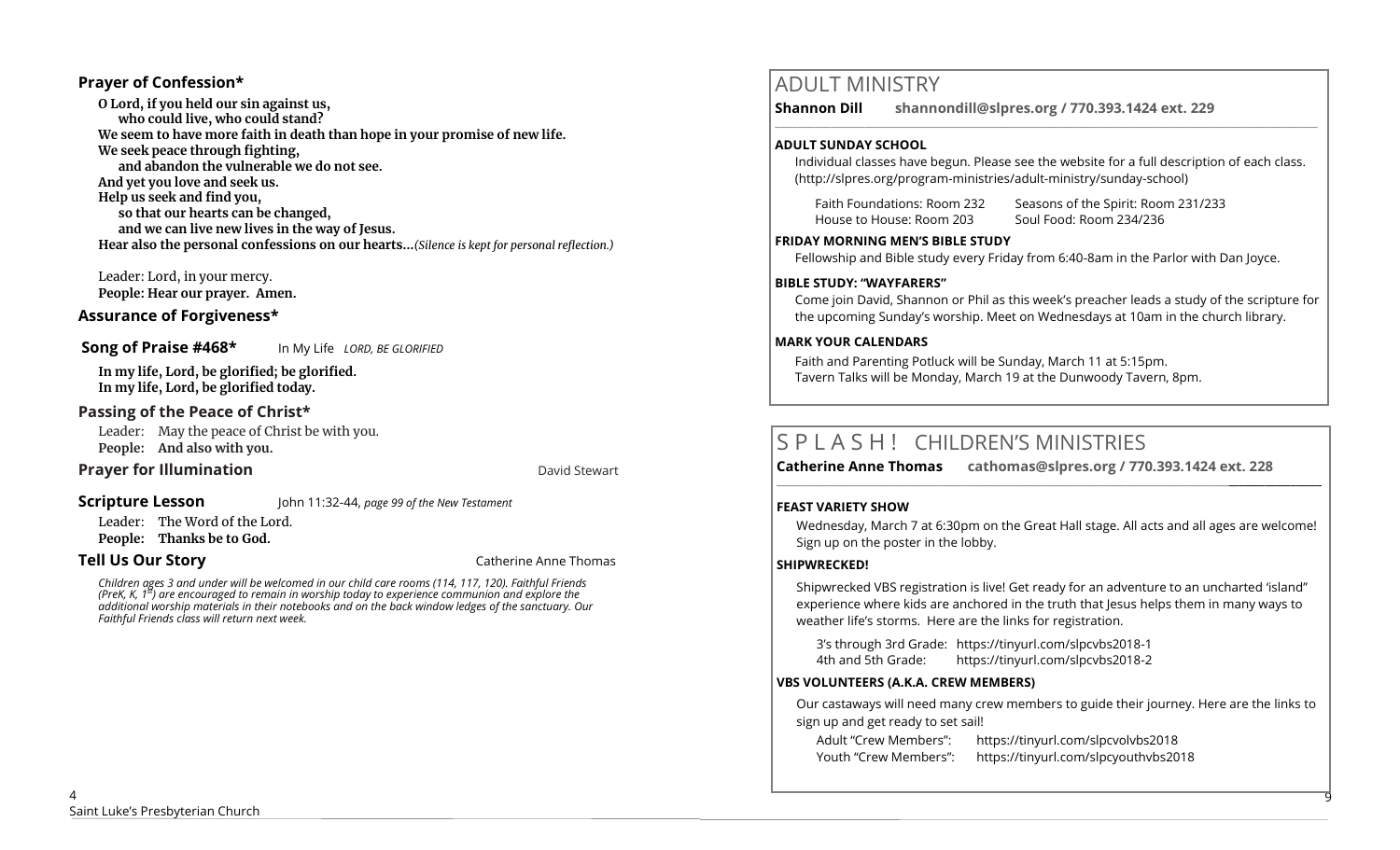# SUNDAY SPOTLIGHT:

ぶん **WILLINGNESS TO SERVE** — During Sunday's Annual Congregational Meeting, the following members were unanimously elected as the next class of church officers. We are thankful for their discernment of God's call to serve.

**Elders:** Bob Burroughs, Steve Cashwell, Tracy Coffie, Val DeFriece, Matt Fogarty, Nael McCarty, Todd Parker, Kristen Wescott, and (Youth) Sydney Sloan.

**Deacons:** Marylyn Brown, Kelda Hearn, Janis Jones, Alan Keel, Christy Keohane, Betsy King, Molly Naugher, Gena Spears, Steve Wassell, and (Youth) Rosie Coffie.

Thanks also go to the members of the Officer Nominating Committee for their diligent service since November: Kay Loerch (Chair), Steve Thornton, Kris Hull, Mark Reed, Lauren Brown, Ellen Womack, Shawn Hamlin, and (Youth) Cameron Wescott.

مخکہ **SAINT LUKE'S SUPPER CLUB** — Come join with fellow Saint Luke's couples or singles for a potluck style dinner at a member's home! It's a great way to reconnect with old friends or meet new friends and share food, fellowship, and fun. The date is Saturday, March 10 around 7 pm. Sign up on the poster in the lobby to host or participate. Call or email Fern Mitropoulos, 770.343.8996, tmitropoulos@comcast.net with any questions. Please RSVP by Monday, March 5. Hope to see you there!

، خکہ **GIRL SCOUT SUNDAY IS ALMOST HERE!** Please register EVEN IF YOUR SCOUT IS NOT AVAILABLE to participate on March 11. We want to recognize ALL of Saint Luke's Girl Scouts, Daisy through Ambassador. The girls will provide continental breakfast that morning, as well as, host a cookie booth. Please wear your uniform and attend rehearsal at 9am that morning in the sanctuary. Register your girl scout at: https://tinyurl.com/slpcgs2018. Any questions? Feel free to contact Cailin Thelen at 770.330.9622, [cailinthelen@gmail.com](mailto:cailinthelen@gmail.com) or Shari Wassell at 404.800.5312, [shariwassell@gmail.com.](mailto:shariwassell@gmail.com)

**Psalter #473** Send Forth Your Spirit, O Lord (Psalm 104) *Steven Warner* 

*For today's incantation of the psalm, the cantor will sing the verses, and the congregation will sing the refrain.*



#### **Sermon** Move... That ...Stone! **Phil Brown**

**Hymn #286\*** Breathe on Me, Breath of God *TRENTHAM* 

## **Affirmation of Faith\*** Apostles' Creed

**I believe in God, the Father Almighty, Maker of heaven and earth, and in Jesus Christ, His only Son, our Lord; who was conceived by the Holy Ghost, born of the Virgin Mary, suffered under Pontius Pilate; was crucified, dead, and buried; He descended into hell; the third day He rose again from the dead; He ascended into heaven, and sitteth on the right hand of God the Father Almighty; from thence He shall come to judge the quick and the dead. I believe in the Holy Ghost; the holy catholic Church; the communion of saints; the forgiveness of sins; the resurrection of the body; and the life everlasting. Amen.**